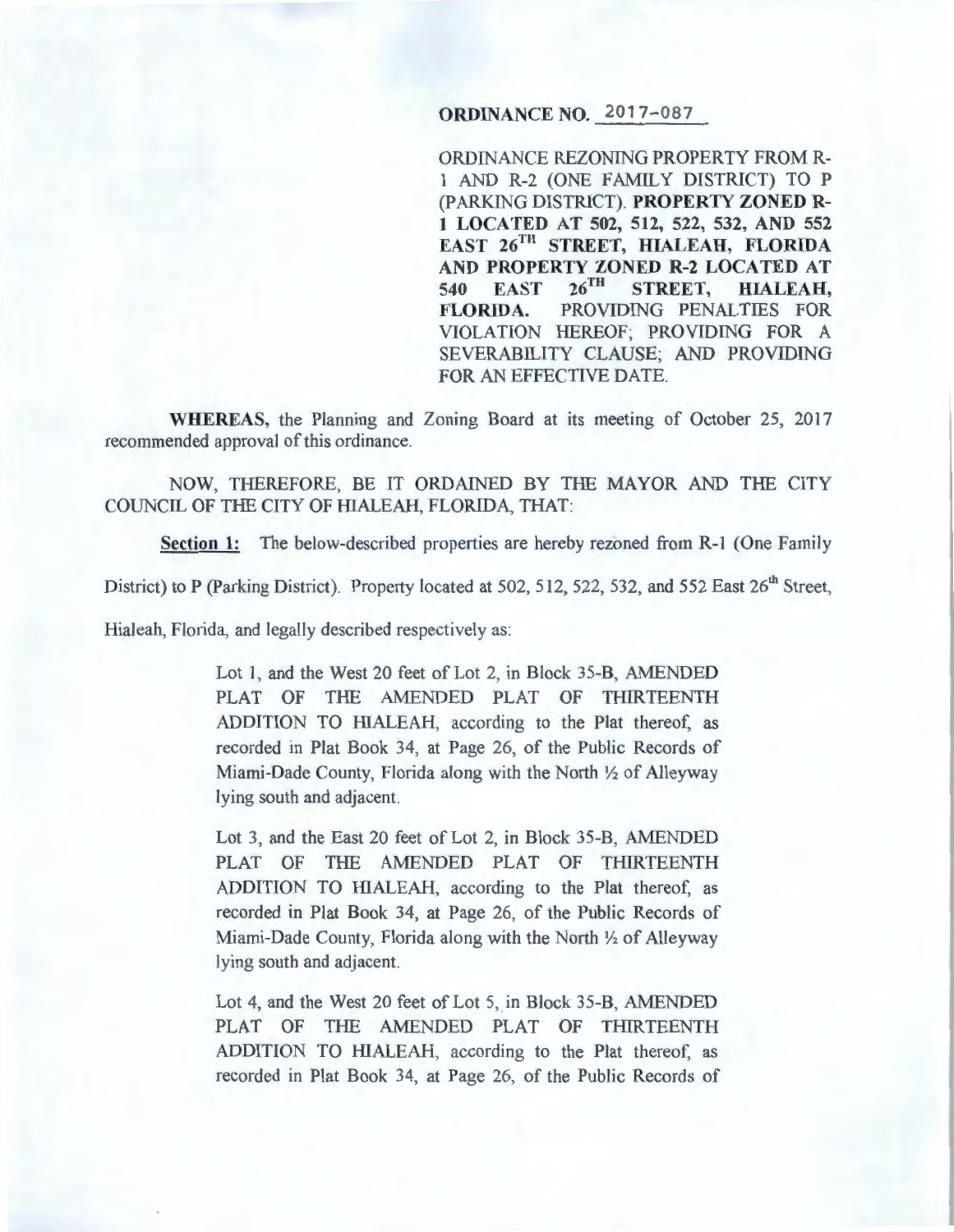

Miami-Dade County, Florida along with the North  $\frac{1}{2}$  of Alleyway lying south and adjacent.

All of Lot 5, less the West 20 feet thereof and all of Lot 6, in Block 35-B, AMENDED PLAT OF THE AMENDED THIRTEENTH ADDITION TO HIALEAH, according to the Plat thereof, as recorded in Plat Book 34, at Page 26, of the Public Records of Miami-Dade County, Florida along with the North  $\frac{1}{2}$  of Alleyway lying south and adjacent.

Lot 9, and the East 20 feet of Lot 8, in Block 35-B, AMENDED PLAT OF THE AMENDED THIRTEENTH ADDITION TO HIALEAH, according to the Plat thereof, as recorded in Plat Book 34, at Page 26, of the Public Records of Miami-Dade County, Florida along with the North  $\frac{1}{2}$  of Alleyway lying south and adjacent.

**Section 2:** The below-described property is hereby rezoned from R-2 (One and Two Family District) to P (Parking). Property located at 540 East 26<sup>th</sup> Street, and legally described as:

> Lot 7, and the West 20 feet of Lot 8, in Block 35-B, AMENDED PLAT OF THE AMENDED PLAT OF THIRTEENTH ADDITION TO HIALEAH, according to the Plat thereof, as recorded in Plat Book 34, at Page 26, of the Public Records of Miami-Dade County, Florida along with the North  $\frac{1}{2}$  of Alleyway lying south and adjacent.

## **Section 3: Penalties.**

Every person violating any provision of the Code or any ordinance, rule or regulation adopted or issued in pursuance thereof shall be assessed a civil penalty not to exceed \$500.00 within the discretion of the court or administrative tribunal having jurisdiction. Each act of violation and each day upon which any such violation shall occur shall constitute a separate offense. In addition to the penalty prescribed above, the city may pursue other remedies such as abatement of nuisance, injunctive relief, administrative adjudication and revocation of licenses or permits.